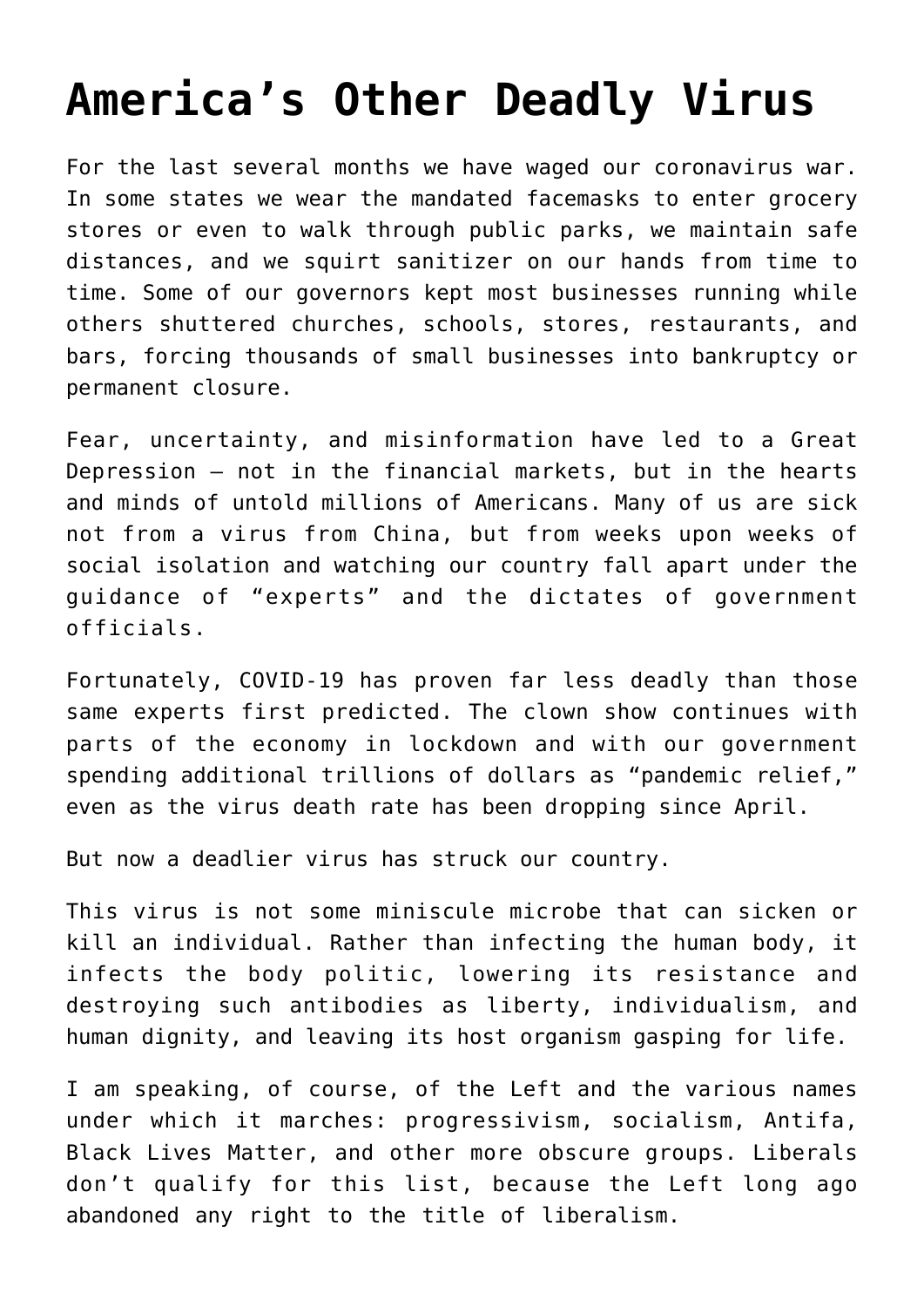In the last two months, we have seen some of our cities destroyed, mobs chanting obscenities and calling for the end of our police force. Progressive governors, mayors, and city councils have sympathized with this destruction, refusing to quell the violence, the attacks on our American past, or calls for the overthrow of the United States and its Constitution.

Looking past this madness, we see that the Left has a long history of infecting and destroying anything they touch.

# **Colleges and Universities**

Many professors in higher education are the grandchildren of the 1960s, when progressives denigrating American history and Western Civilization began their march into these institutions. Each generation became more radical, pumping out students with an abysmal knowledge of history and literature, and a belief that America was evil, racist, sexist, and hateful. Those students are now the editors and writers steering publications like *The New York Times*, the board members and bosses of corporations granting large donations to radical groups and instructing their employees to undergo workshops in "whiteness," and many of our public officials.

## **Elementary and Secondary Schools**

Because our teachers also attend the indoctrination camps once known as universities, the virus has spread to our public schools. Teacher unions are focused on maintaining the status quo and resist parents who want more charter schools. Student test scores in these schools keep falling while expenses climb.

Once we had a school system that was the envy of the world. Today we have the sort of school system that the Soviet Union might have imposed had it won the Cold War.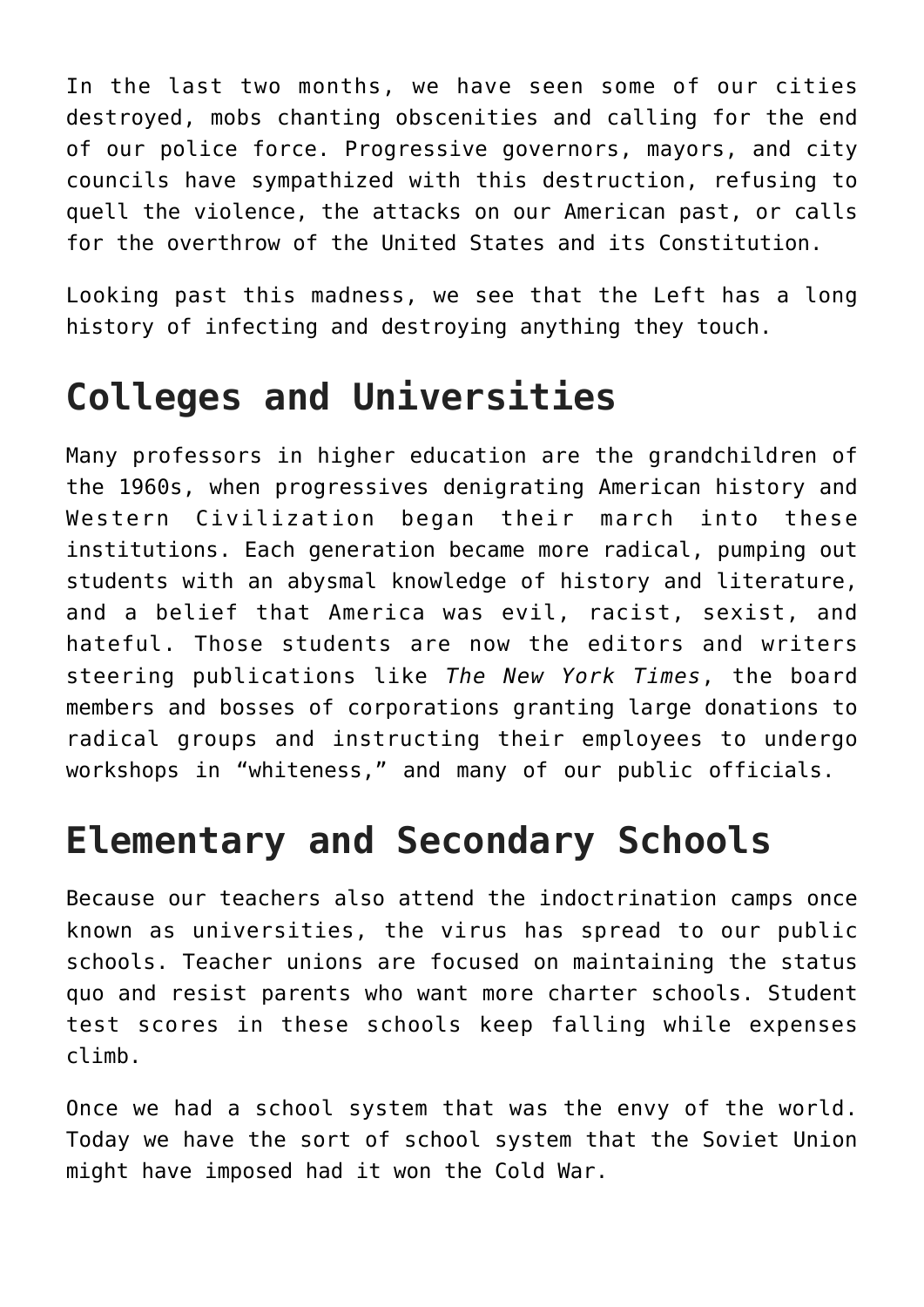## **Sports**

Some of our major league athletes kneel during the National Anthem, a trend now in its fourth year in the National Football League. Transgender women routinely compete in women's sports, often defeating their female opponents with ease. NASCAR recently attacked its fan base by banning Confederate flags and similar insignia at events. In a particularly humorous incident, the Washington Redskins, under pressure for years to change their name because of its supposed racist connotations, announced that it would temporarily call itself the "Washington Football Team." Now there's a winning tag.

Sports were once spectacles bringing people together. Liberal, conservative, black, white, rich or poor: all could be fans of the Carolina Panthers or the Boston Red Sox.

No more.

#### **The Boy Scouts**

The Scouts – my dad was an Eagle Scout, I was a Life Scout, and all three of my sons won the coveted rank of Eagle – are going down the tubes. The membership has diminished, and sexual assault lawsuits are bankrupting the organization.

But the Left, with its animosity toward the Scouts and its insistence on allowing gay Scouts and leaders into the organization, also helped kill off an organization that once taught its members outdoor skills, citizenship, and patriotism.

### **Churches**

The Left long ago infiltrated several denominations, taking some over wholesale and causing others to separate into